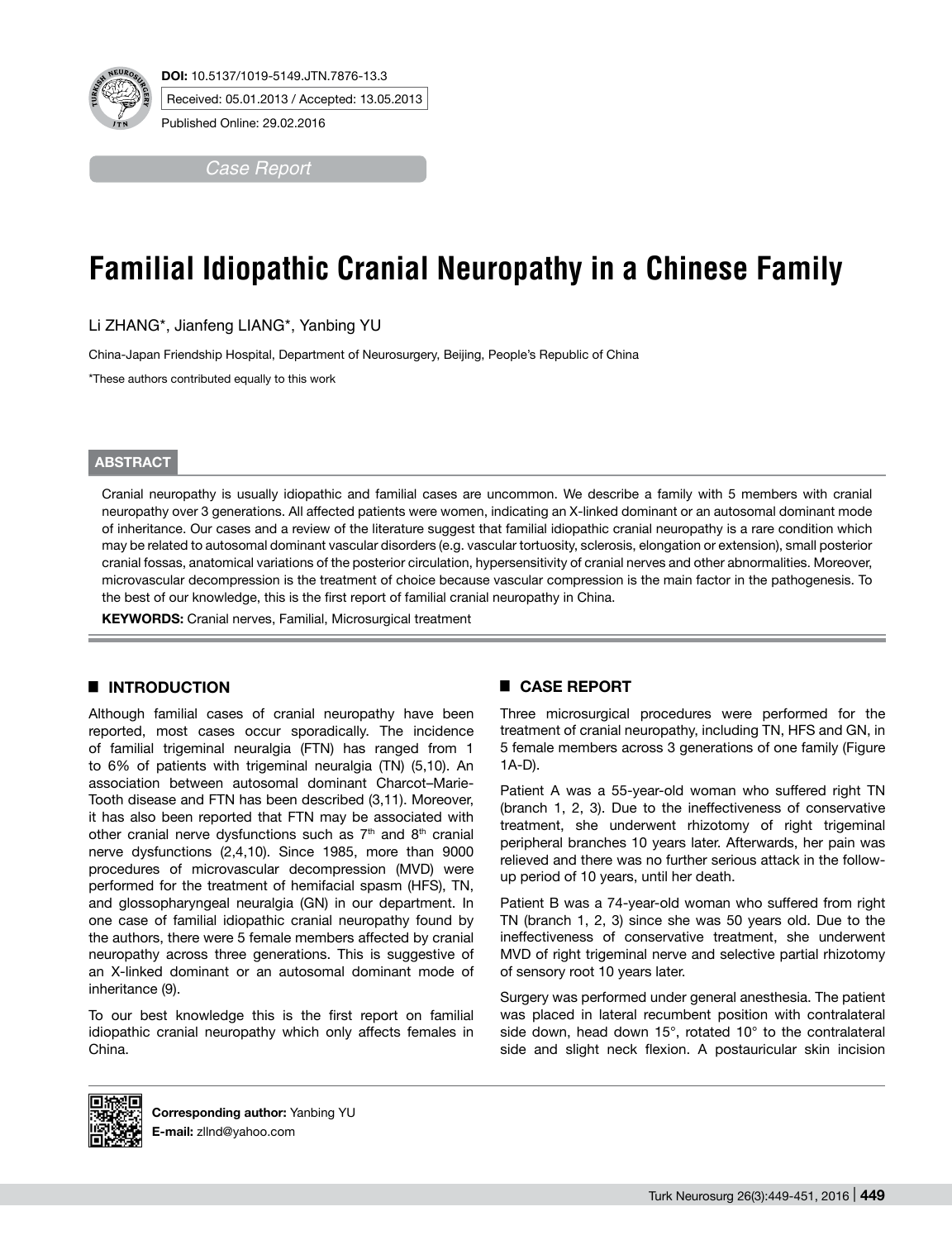

**Figure 1:** Family tree of patients reported in the present study. Circles and squares indicate men and women, respectively. Black circles indicate affected individuals. **A:** right trigeminal neuralgia (TN), **B:** bilateral TN, **C:** right glossopharyngeal neuralgia and TN, **D:** left hemifacial spasm, **E:** right TN.

parallel to the hair line was made with a scalpel. A small bone window of 1.5~2.0 cm in diameter was provided between transverse and sigmoid sinuses. The dura mater was opened in inverted T-shape fashion. The cerebellopontine angle (CPA) was exposed by the conventional surgical approach, and the cerebellar hemispheres were lifted with a thin brain spatula. The cerebrospinal fluid was slightly drained and the arachnoid membranes were cut and opened using microscissors to expose the cranial nerves. After cutting the arachnoid membranes between the auditory and trigeminal nerves, the pontine cistern segment of the trigeminal nerve was exposed (12). Maximum care was used to avoid damaging the perforating arteries of the brain stem. The right trigeminal nerve was found to be in contact with a branch of the superior cerebellar artery. The offending artery was removed away from the nerve and a Teflon cushion was inserted into the space between the vessel and brain stem. Selective partial rhizotomy of the sensory root of trigeminal nerve was performed after MVD. Afterwards, the pain resolved and did not recur over the 14-year follow-up. At age 65, she developed left TN (branch 1, 2, 3), and MVD was performed after failed conservative treatment. Intraoperatively, the left trigeminal sensory root was found to be compressed by a branch of the superior cerebellar artery, the anterior inferior cerebellar artery and 2 branches of the superior petrosal vein. The offending arteries were padded off with Teflon, and the veins were ligated after electrocoagulation. Afterwards, the pain was resolved and did not recur over the 8-year follow-up.

Patient C was a 60-year-old woman who suffered from right atypical GN since she was 47 years old. She underwent 3 procedures including MVD of the right glossopharyngeal root, neurotomy of the glossopharyngeal root, and selective partial neurotomy of the upper fila of the vagus nerve over a 5-year period. The former two procedures were not effective but the last was in relieving her pain. Her right TN developed when she was 53 years old and was eliminated by MVD of the right trigeminal nerve. Intraoperatively, the trigeminal sensory root was found to be compressed by a branch of the superior cerebellar artery. The artery was padded off with Teflon. There was no recurrence of pain over the follow-up period of 7 years.

Patient D was a 56-year-old woman who suffered left HFS since she was 45 years old. She did not undergo any operation.

Patient E was a 44-year-old woman who suffered from right TN (branch 2) since she was 38 years old. She did not undergo any operation.

Except for Patient C, all 5 patients had typical clinical manifestation of idiopathic cranial neuropathy. Additionally, none of the men in this family have cranial neuropathy.

## █ **DISCUSSION**

Familial idiopathic cranial neuropathy is rare (1,5-8,10). There are few reports demonstrating association of FTN with other cranial nerve disorders in the literature (2,4). In the present study, we report 5 female patients from 3 generations of the same family in China with co-occurrence of FTN, HSF and GN. It is generally accepted that idiopathic cranial neuropathy is non-genetic, since its hereditary form is unclear (7). However, as considered by Coad et al. (2) Carter et al. (1) and Smyth et al.(10), familial idiopathic cranial neuropathy may be subject to autosomal dominant inheritance with low penetrance. Since familial idiopathic cranial neuropathy caused by neurovascular compression (NVC) in the cerebellopontine angle (CPA) could be relieved by MVD, its pathogenesis may be related to patterns of vascularity, and autosomal dominant vascular disorders (e.g. vascular tortuosity, sclerosis, elongation or extension) may be the cause (10). It is possible that the familial development of idiopathic cranial neuropathy may be related to small volume of posterior fossa, anatomic variation in posterior circulation (2), hypersensitivity of cranial nerve and high occurrence of other abnormalities, which may result in NVC of cranial nerve root entry/exit zone. All factors mentioned above may be related to this familial inheritance. Most clinical manifestations